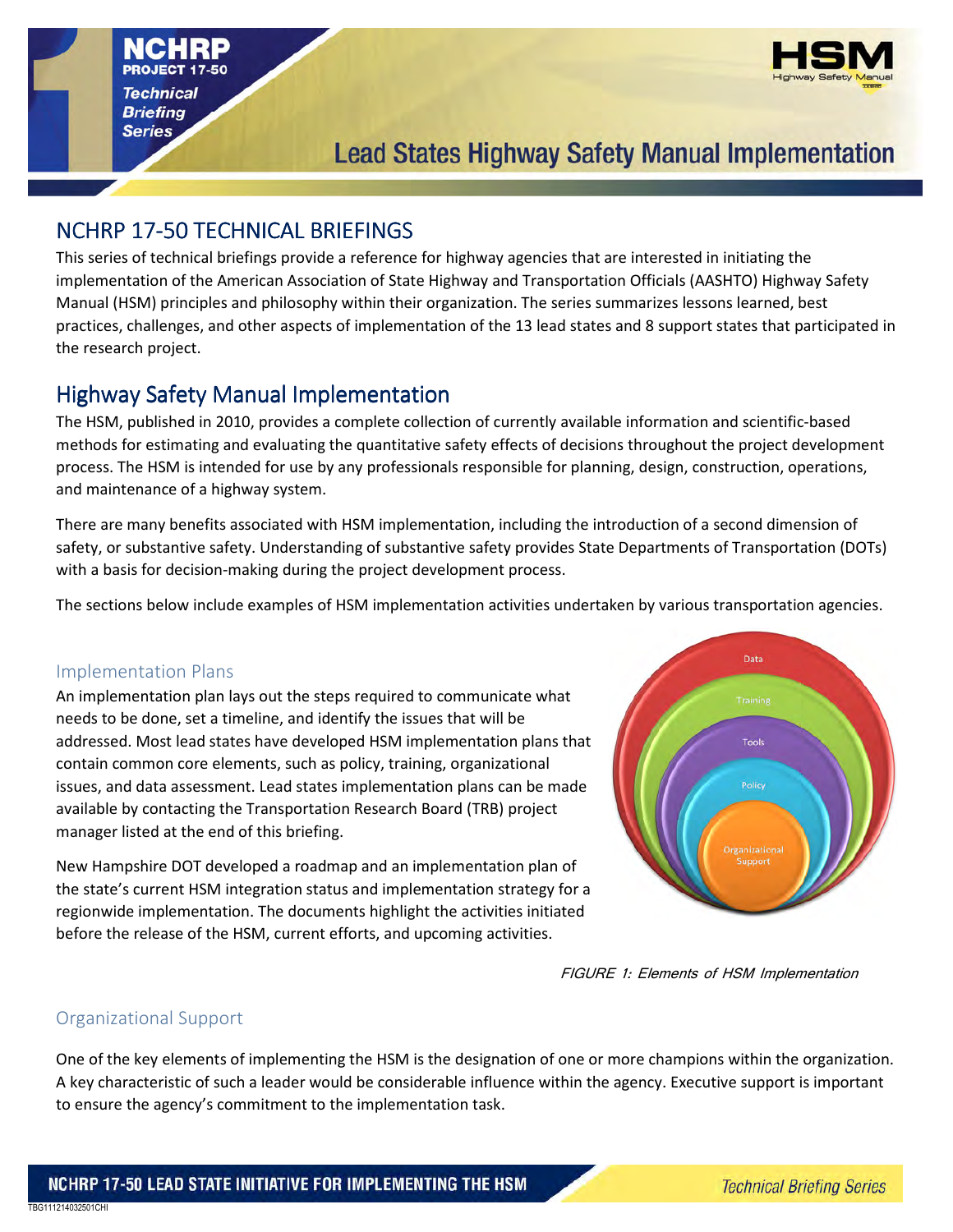Florida DOT has successfully engaged upper management and has a safety champion in each district. Senior leadership in Utah DOT is well versed in HSM and support its application. In general, most lead states have expressed that support from the top down has helped with increasing awareness of the HSM within their agencies.

#### Policy

Widespread implementation of the HSM is the ultimate goal. This translates to incorporating the HSM principles into the agencies decision-making processes and the overall project development process. Some areas where states have applied the HSM include:

Planning and programming: Illinois DOT developed a network screening process for identifying locations for potential improvement using HSM-based prediction methods for segments and intersections. Sites are ranked based on a safety performance measure called Potential for Safety Improvement (PSI), and results are used to develop IDOT's annual Five Percent Report. Michigan DOT is using the HSM and SafetyAnalyst for network screening and alternative evaluation on MDOT safety projects.

Project scoping: Michigan DOT included HSM language into the MDOT Scoping Manual.

Design exceptions: Ohio DOT developed a design exceptions policy document that uses HSM predictive methods.



FIGURE 2: Missouri DOT Design Exception Policy

Design process: Utah DOT has implemented the Operational Safety Report (OSR) requirements into the design process.

Road safety audits: Alabama DOT is developing a Road Safety Audit guidance manual that incorporates HSM language and quantitative safety analysis approaches for various types of projects.

Pavement preservation: Louisiana DOT has included requirements to conduct some level of safety assessment from a simple review to a full blown RSA into their pavement preservation projects (3R).

#### **Training**

HSM training is one of the first implementation elements to be discussed and implemented. Based on lead states experiences, training is more effective when conducted using a multi-tier approach. First, select a group of key people that can transfer the knowledge to others. This may include technical experts, project managers, and senior managers. A second group includes executives and upper management, so they have a good understanding of the HSM philosophy and are engaged with the implementation process. Lastly, tailored training has proven to be the most effective. Divisions of planning and programming may benefit the most with Part B training, while professionals involved in design decisionmaking and project development may benefit the most with Parts C and D training.

Maine DOT worked with the Federal Highway Administration (FHWA) resource center to provide an HSM overview to upper management, and the FHWA Practitioner's Workshop for the HSM, providing 1- and 2-day tailored training sessions for planners and safety practitioners, respectively.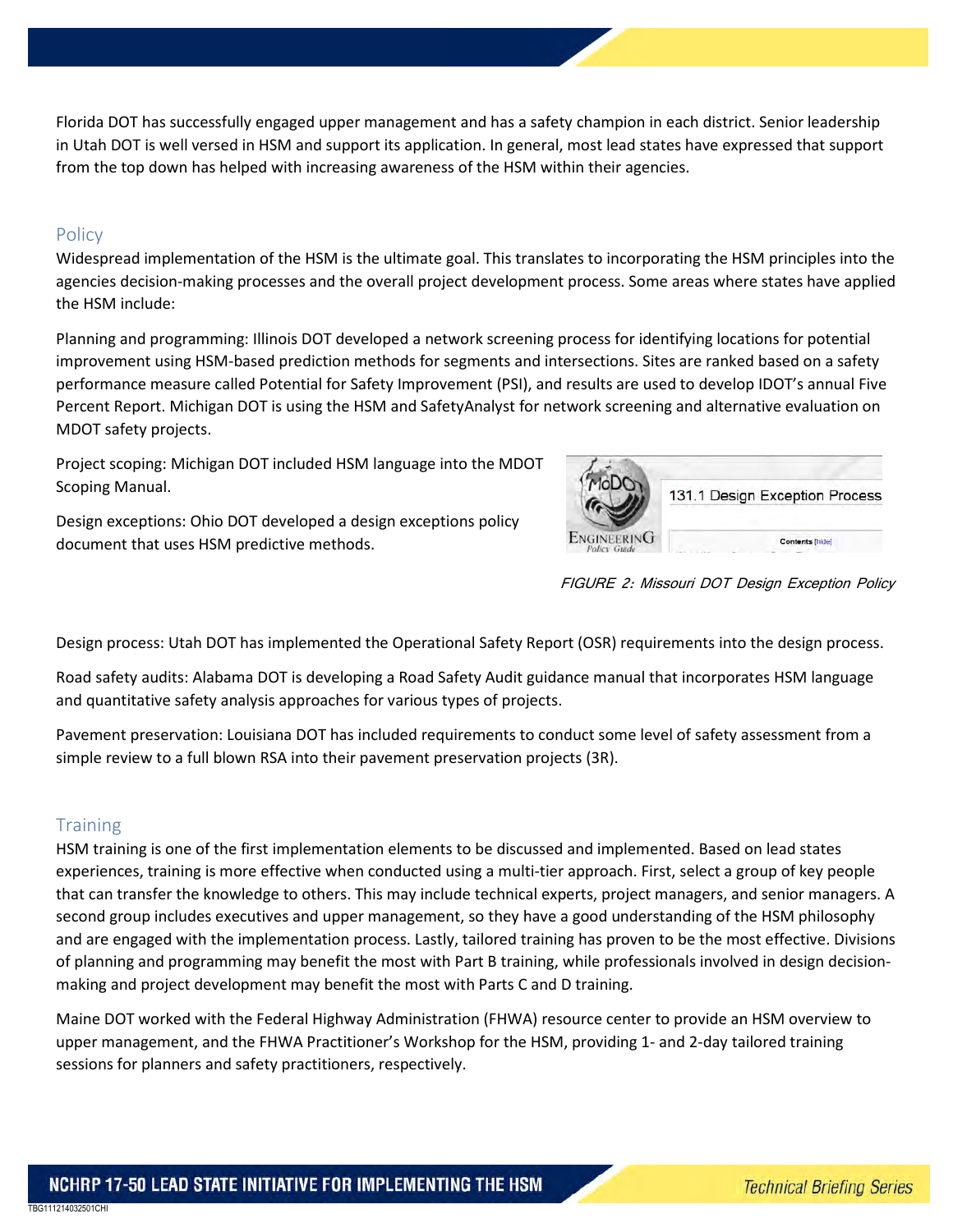#### Data

Application of the HSM methods and other quantitative safety analysis tools requires various data elements. State DOTs have been investing time and effort developing robust data systems. Utah DOT is performing a systematic data collection of several roadway elements in the state system using light detection and ranging (LIDAR) technology. New Hampshire DOT participated in the FHWA Model Inventory of Roadway Elements (MIRE) pilot data collection effort. MIRE contains a recommended catalogue of roadway inventory and traffic elements critical to safety management. NHDOT had intersection data collected for use with SafetyAnalyst.

#### Tools

Network screening and project level application tools are typically needed for an effective HSM evaluation. SafetyAnalyst is a tool designed to implement the HSM Part B Roadway Safety Management Process. Ohio DOT and Michigan DOT have successfully integrated SafetyAnalyst into their network screening and project prioritization practices.



FIGURE 3: SafetyAnalyst



The Interactive Highway Safety Design Model (IHSDM) is a suite of software analysis tools developed by FHWA to evaluate the safety and operational effects of project-level geometric design decisions on highways. IHSDM contains all HSM Part C predictive models. Louisiana DOTD used IHSDM for the safety performance evaluation of various alternatives of a 20-mile high speed, four lane rural arterial connecting the city of Bush and I-12.

#### FIGURE 4: Interactive Highway Safety Design Module

Many states have developed their own version of the National Cooperative Highway Research Program (NCHRP) Project 17-38 spreadsheets, which were designed as a Part C training tool. Such a tool is typically used for application of Part C predictive methods in small projects or site-specific analyses.

### Safety Performance Function Development and Calibration

A successful application of HSM Part C predictive methods requires that states either calibrate HSM safety performance functions (SPFs) or develop state-specific SPFs. HSM calibration is essential to allow states and local agencies to take full advantage of HSM Part C methods, which account for regression to the mean. Development of state- or region-specific SPFs requires more data; however, agency-developed SPFs should be even more accurate than calibrated SPFs from the HSM. During the SPF development period, analysts can still use the HSM Part C models to assess relative differences among alternatives. However, without calibration factors, output from the HSM Part C models cannot be used as absolute numbers or described as an actual prediction.

Most lead states have calibrated and/or developed agency-specific SPFs. Alabama, Washington, and Oregon have compared the performance of their own SPFs against the default HSM SPFs and found the results to be different. Typically, a robust and complete data system is required for SPF development. SPF development is more expensive than calibration. Alabama DOT recommends beginning with the most common facility type to assess data availability and accuracy. Virginia DOT recommends starting with sites with the most data available.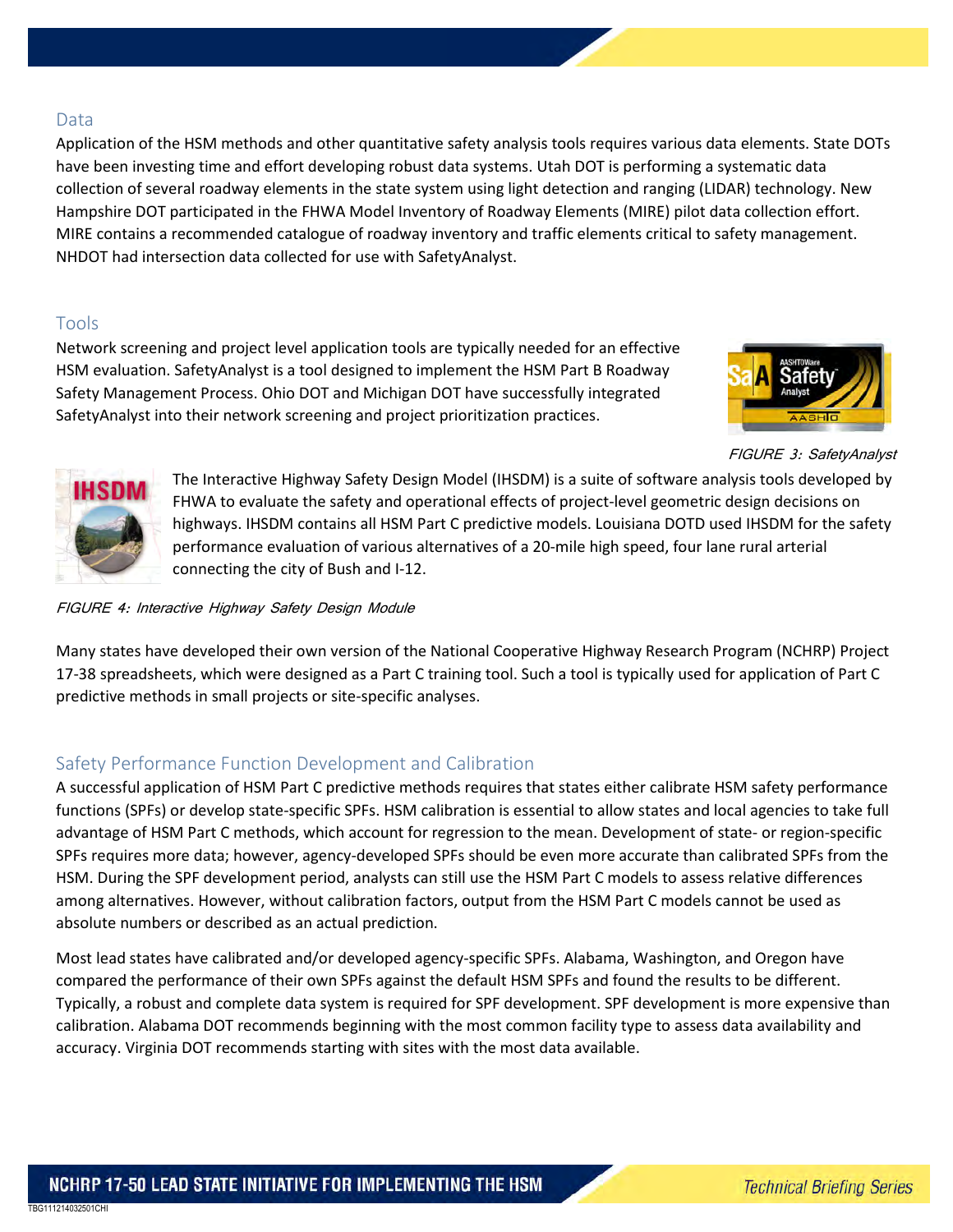### Highway Safety Manual Applications (Highway Safety Manual Parts B, C, and D)

Washington DOT performed a corridor study using SafetyAnalyst for the confederated Tribes of the Chehalis reservation on US Highway 12. The analysis included an estimation of expected average crashes for different locations, and the calculation of benefit-cost ratios to show return investments.

Missouri DOT used the HSM to establish speed limits on expressways. Their proposed approach took into account a specific criteria based on predicted crash frequency limits, specific geometric considerations, presence of safety enhancements, and the number of median openings.

Alabama DOT has been using the HSM for a variety of projects, including establishing bridge and shoulder widths, vertical alignment, horizontal alignment, and interchanges using Part C and Part D methods and information.

### Results Post Implementation

The HSM has been a game changer for many agencies and maximum potential is yet to be achieved. As stated by Timothy Barnett, Alabama DOT State Safety Operations Engineer, "The use of the HSM in Alabama is improving our ability to identify and prioritize safety improvements, and is allowing for a scientific basis for the consideration of safety in design alternatives analysis."

# Overview of the National Cooperative Highway Research Program Project 17-50

The NCHRP project 17-50, Lead State Initiative for Implementing the Highway Safety Manual, kicked off in 2011, bringing together representatives of 13 lead states and 8 support states. Exhibit 1 shows the states participating in the project.

As part of the effort, two peer exchanges were held that provided a venue for participating states for sharing lessons learned and best practices and a forum for discussion among states' representatives. Additionally, a HSM User Guide was developed to help safety analysts begin to use the HSM. The HSM User Guide is a companion document to the HSM and is used as a reference document for analysts with basic knowledge of the HSM.



EXHIBIT 1: States Participating in NCHRP 17-50

The next phase of the project includes the development of two peer exchanges in 2015 and 2016, and the development of this technical briefing series and corresponding webinars.